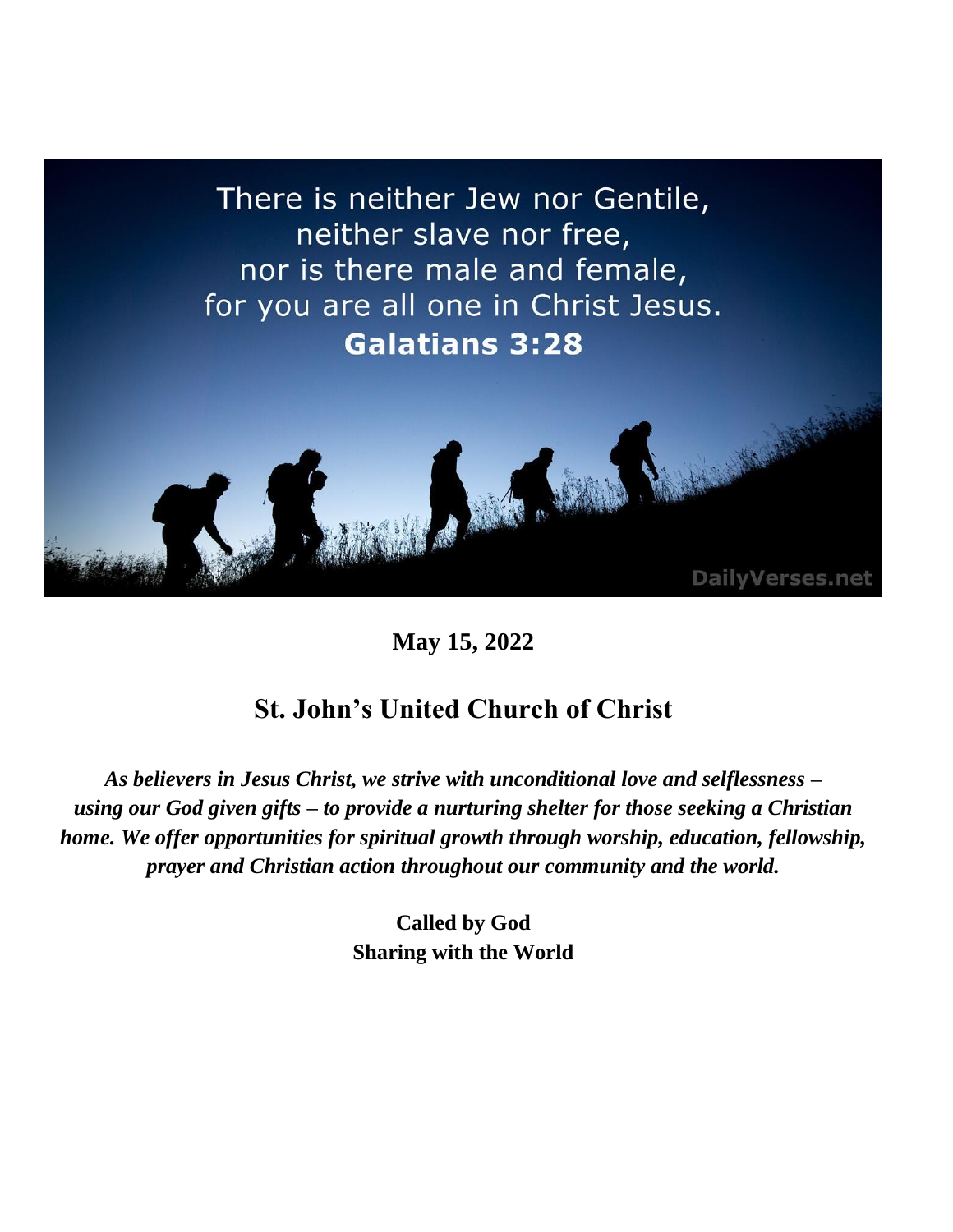# **May 15, 2022 5th Sunday of Easter**

## **Meditation**

"If you are a Christian, you are not a citizen of this world trying to get to heaven; you are a citizen of heaven making your way through this world." - Vance Havner

**Chimes**

**Prelude** *Thy Word - Michael W. Smith* 

## **Welcome and Announcements**

**Opening Hymn No. 94** *Shout to the Lord*

My Jesus, my Savior Lord there is none like You All of my days I want to praise The wonders of Your mighty love

My comfort, my shelter Tower of refuge and strength Let every breath, all that I am Never cease to worship You

Shout to the Lord all the Earth, let us sing Power and majesty, praise to the King Mountains bow down and the seas will roar At the sound of Your name

I sing for joy at the work of Your hands Forever I'll love You, forever I'll stand Nothing compares to the promise I have In You

My Jesus, my Savior Lord there is none like You All of my days I want to praise The wonders of Your mighty love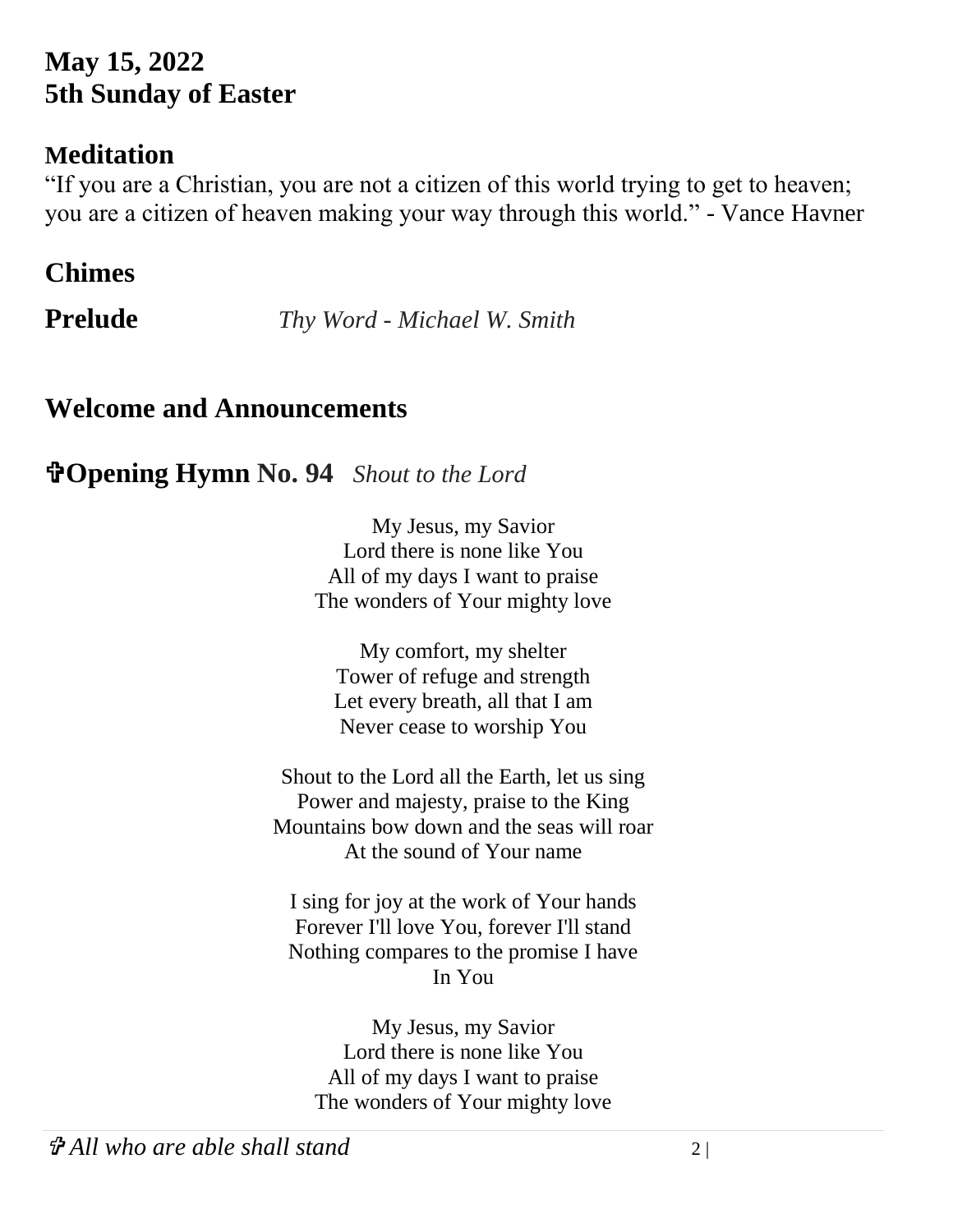My comfort My shelter Tower of refuge and strength Let every breath, all that I am Never cease to worship You

Shout to the Lord all the Earth, let us sing Power and majesty, praise to the King Mountains bow down and the seas will roar At the sound of Your name

I sing for joy at the work of Your hands Forever I'll love You, forever I'll stand Nothing compares to the promise I have in you

Shout to the Lord all the Earth, let us sing Power and majesty, praise to the King Mountains bow down and the seas will roar At the sound of Your name

I sing for joy at the work of Your hands Forever I'll love You, forever I'll stand Nothing compares to the promise I have Oh nothing compares to the promise I have Nothing compares to the promise I have In You

## **Lifting up our Joys**

## **Passing of the Peace**

**Call to Worship (Congregation reads bold print)** Let praise to God resound in the heavens! **Let praise to God fill the earth!** Let all God's angels offer praise and rejoicing! **Let all God's creatures sing praise and joy!** Open your hearts and spirits today. **Let us praise the Lord today and always! Amen.**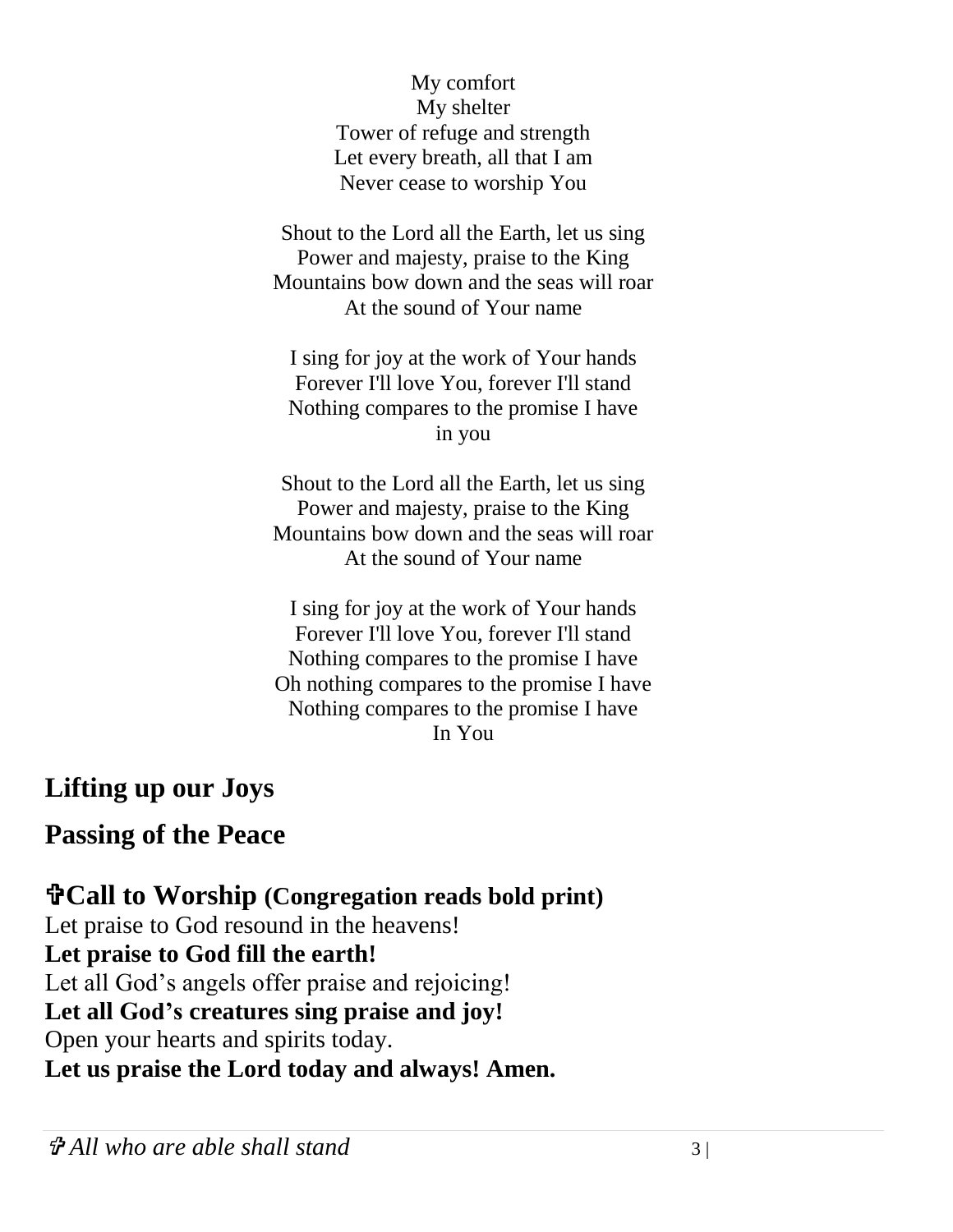# **The Opening Prayer Service Service Service Service Service Service Service Service Service Service Service Service Service Service Service Service Service Service Service Service Service Service Service Service Service Se**

#### **Prayer of Confession** *(unison)*

**O Lord our God, you know us completely. You see us as we really are. You see our hopes and dreams. You see our fears, our anger, our shortcomings. And yet, you love us unconditionally. May this love empower us to deal with and to move past the barriers within us that keep us from being the people you wish us to be. Free us from the bondage of sin and self-centeredness that we may we do justice, love kindness, and walk humbly with you, our God.** *Silent pause for reflection* 

**Amen.**

#### **Assurance of Forgiveness** *(read responsively)*

"The Lord is merciful and gracious; slow to anger and full of unfailing love." In Christ, we are forgiven. **Amen.**

*(the congregation may be seated)*

| <b>Bible Readings</b>     | <i>Psalm 148, Acts 11:1-9</i>   | <b>Lorraine Jones</b> |
|---------------------------|---------------------------------|-----------------------|
| <b>Choir Anthem</b>       | We Are Called                   |                       |
| <b>Children's Message</b> |                                 | Pastor Jeff           |
| <b>Pastor's Message</b>   | "On God's Side or In God's Way" | Pastor Jeff           |

#### **The Apostle's Creed**

**I believe in God, the Father almighty, creator of heaven and earth. I believe in Jesus Christ, God's only Son, our Lord, who was conceived by the Holy Spirit, born of the Virgin Mary, suffered under Pontius Pilate, was crucified, died, and was buried; he descended to the dead. On the third day he rose again; he ascended into heaven, he is seated at the right hand of the Father, and he will come again to judge the living and the dead. I believe in the Holy Spirit, the holy catholic Church, the communion of saints, the forgiveness of sins, the resurrection of the body, and the life everlasting. Amen.** *(From the UCC Book of Worship)*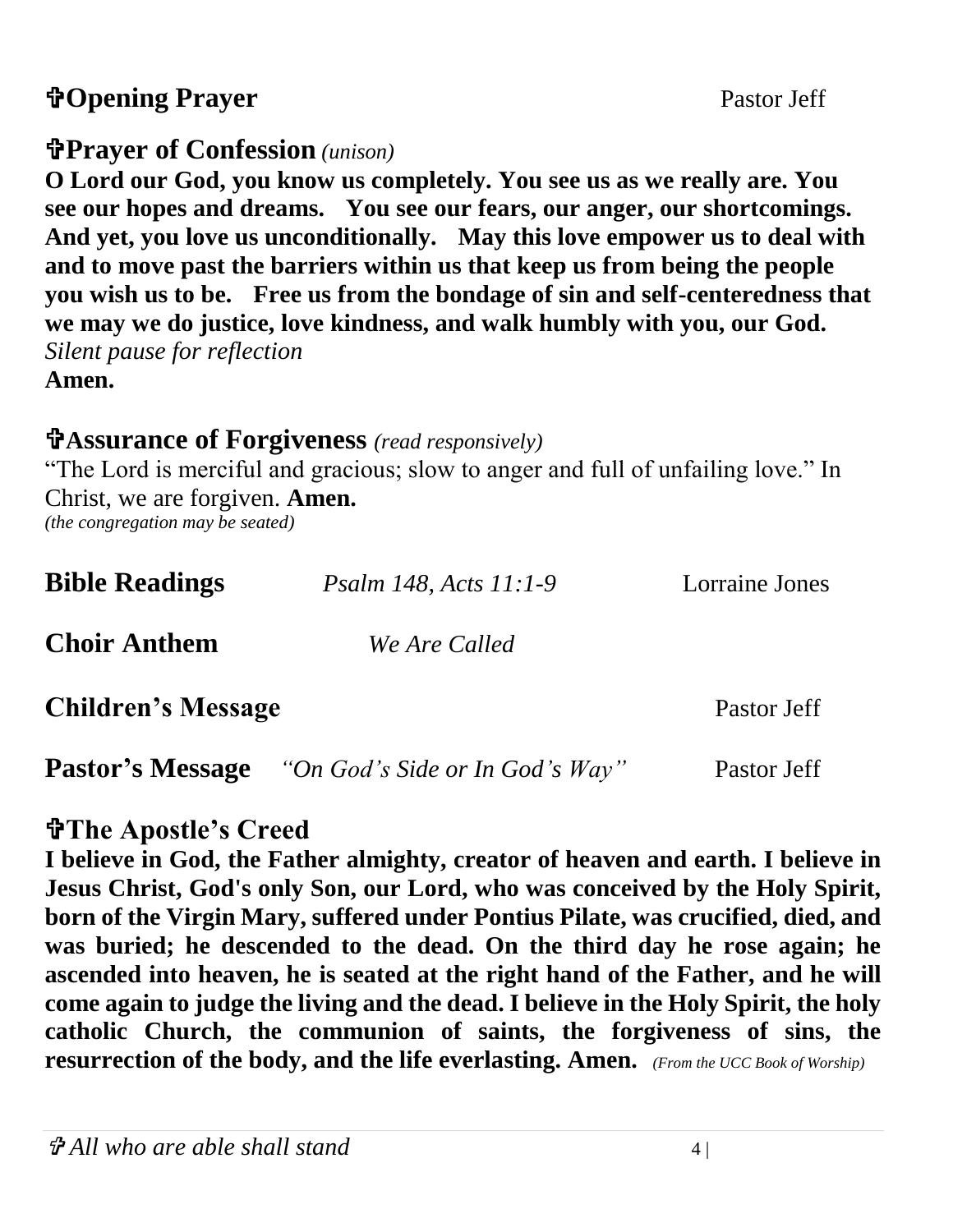**Giving our Gifts to God**

**Doxology Praise God from whom all blessings flow. Praise God all creatures here below. Praise God above ye heavenly hosts. Praise Father, Son and Holy Ghost. Amen.** 

**Prayers of the People**

**The Lord's Prayer** *(unison)*

**Our Father, who art in heaven, hallowed be thy name. Thy kingdom come. Thy will be done, on earth as it is in heaven. Give us this day our daily bread. And forgive us our debts, as we forgive our debtors. And lead us not into temptation, but deliver us from evil. For thine is the kingdom, and the power, and the glory forever. Amen**

#### **Closing Hymn No. 595** *They'll Know We are Christians*

We are one in the Spirit, we are one in the Lord We are one in the Spirit, we are one in the Lord And we pray that our unity will one day be restored

And they'll know we are Christians by our love, by our love Yes, they'll know we are Christians by our love

We will walk with each other; we will walk hand in hand. We will walk with each other; we will walk hand in hand. And together we'll spread the news that God is in our land.

And they'll know we are Christians by our love, by our love Yes, they'll know we are Christians by our love.

We will work with each other; we will work side by side. We will with each other; we will work side by side. And we'll guard each one's dignity and save each one's pride.